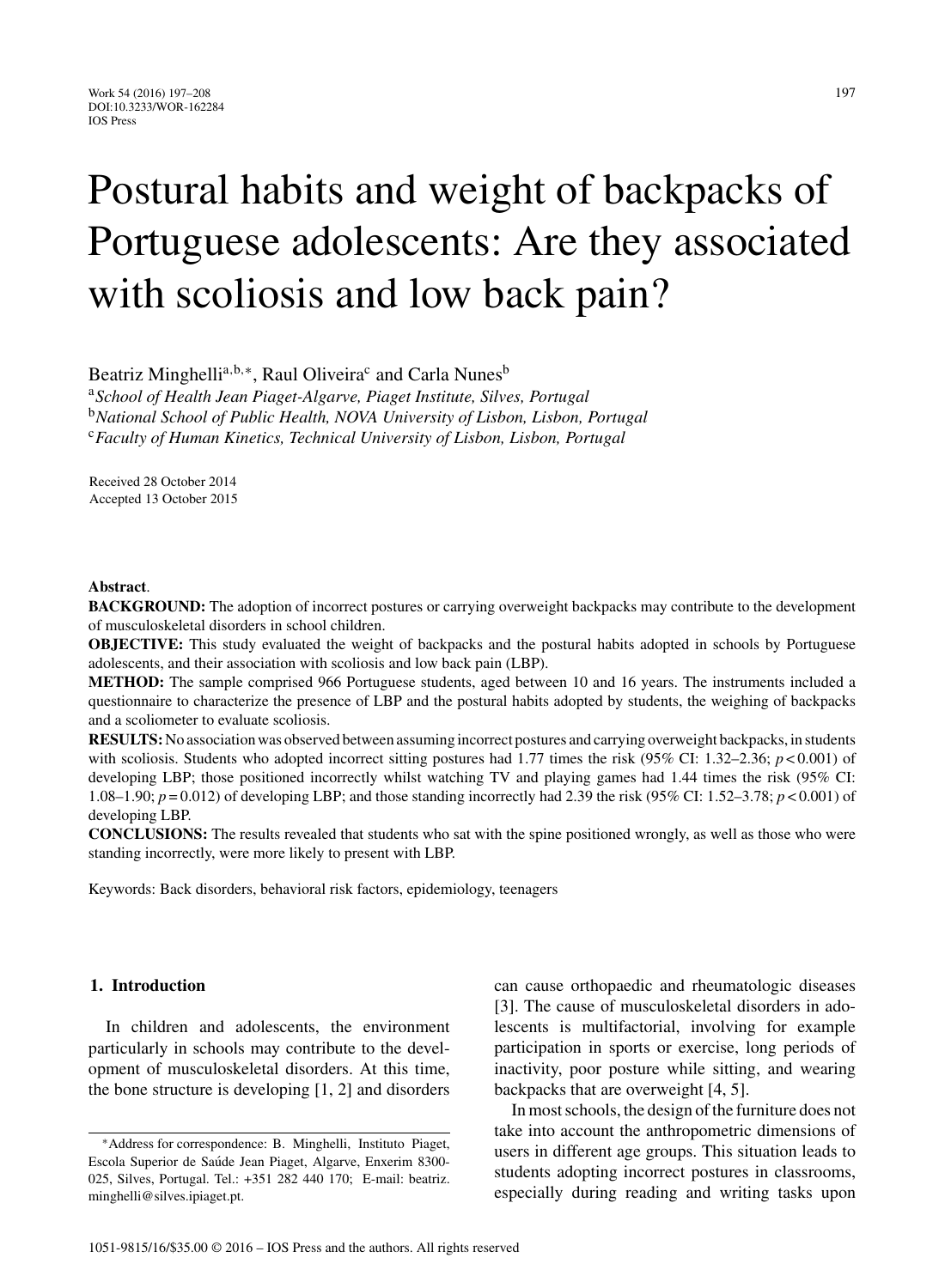which they spend most of their time [6]. Adopting an inappropriate sitting posture for long periods may lead to greater fatigue in the muscles, and may cause increased pressure on the intervertebral discs and ligaments [7].

Wearing backpacks that are too heavy is another factor that can contribute to the development or aggravation of musculoskeletal disorders [5, 8–14]. The weight of the backpack appears to be strongly associated with the occurrence of musculoskeletal disorders, especially in the shoulders, neck and back [5]. The wrong positioning of backpacks can lead to postural changes; for example, carrying them on one side may cause a lateral inclination of the spine and a depression on the side of the shoulder [12, 15], causing increased pressure on the lateral region of the intervertebral disc on the load side and leading to a rotation of the vertebral body associated with a spine inclination [7]. Negrini and Negrini [16] analyzed the weight and form of backpack transport in 43 adolescents (12.5  $\pm$  0.5 years) in different conditions, and verified that the asymmetrical carriage of the backpack caused a posteriorisation and elevation of the shoulder on the side of the load with a lateral inclination of the trunk. When transport was symmetrical with a heavy backpack, an anterior flexion of the trunk was observed, associated with a lateral inclination.

The mechanical properties of the spine, improper spine alignment, asymmetrical distribution of loads (either by forces or displacements) and how the spine is supported may lead to aggravation of scoliosis. Thus, biomechanical and environmental factors can affect spine alignment and are often involved in the pathogenesis of idiopathic scoliosis [17].

Not only scoliosis, but also nonspecific low back pain (LBP) in students is a subjects of growing importance in the literature. The attention of the scientific community has recently been drawn to the problem of the use of backpacks that exceed the legal weight limits for adult workers; these backpacks may be related, although not directly, to LBP [19–21]. There is still controversy whether an excessively heavy backpack by itself can lead to LBP; postural variations also have been considered as possible risk factors for the development of back pain in children and adolescents [16].

This study aimed to determine the weight of backpacks and to assess the postural habits adopted at school and at home in adolescents in southern Portugal, and to explore possible associations of these factors with pre-existing scoliosis and LBP.

# **2. Methods**

This epidemiological, cross-sectional study was approved by the Ethics Committee of the Regional Health Administration of the Algarve, the Regional Directorate of Education of the Algarve, the Directorate General for Innovation and Curriculum Development, the Ministry of Education and Science and the Schools heads that participated in the project. After informing the students' parents and guardians about the objectives and method of the study, we asked for their consent for their children to participate, ensuring that the principles and fundamental entitlements applicable to humans by ethics codes were taken into consideration. Written informed consent was obtained from all students' parents or guardians.

#### *2.1. Population and sample*

The population involved students enrolled in public schools (26,217 students between the fifth and ninth grades) [22] from all counties of the Algarve region in southern Portugal, of both sexes, aged between 10 and 16 years. The calculation of the sample size was based on the estimated annual prevalence of LBP for the age group analyzed (40% reported in national and international studies, with an error of 3%) [23–25], which led to the value of 986 individuals [26]. We opted for the use of the prevalence of LBP instead of scoliosis, since the prevalence of scoliosis is much lower than that of LBP.

Considering the issues of non-response and logistics and to facilitate the division of students by schools, it was proposed that a sample size of approximately 1,000 students (2nd and 3rd cycles) of the Algarve region would be appropriate.

Three inclusion criteria were defined: 1) presence at school on the data collection days: 2) consent provided by parent or guardian and 3) willingness to participate. No exclusion criterion was defined. A stratified random sample was used, based on counties, and assuming geographical heterogeneity. Schools were selected randomly if there was more than one school in the county. Classes were then randomly selected from each of the included schools until the desired number of students per school was obtained. The size of samples by counties was proportional to the number of students enrolled in the public schools in each county. There were three classes of counties: Small (<1,000 students), medium (1,001–2,000 students) and large (>2,000 students). Different sizes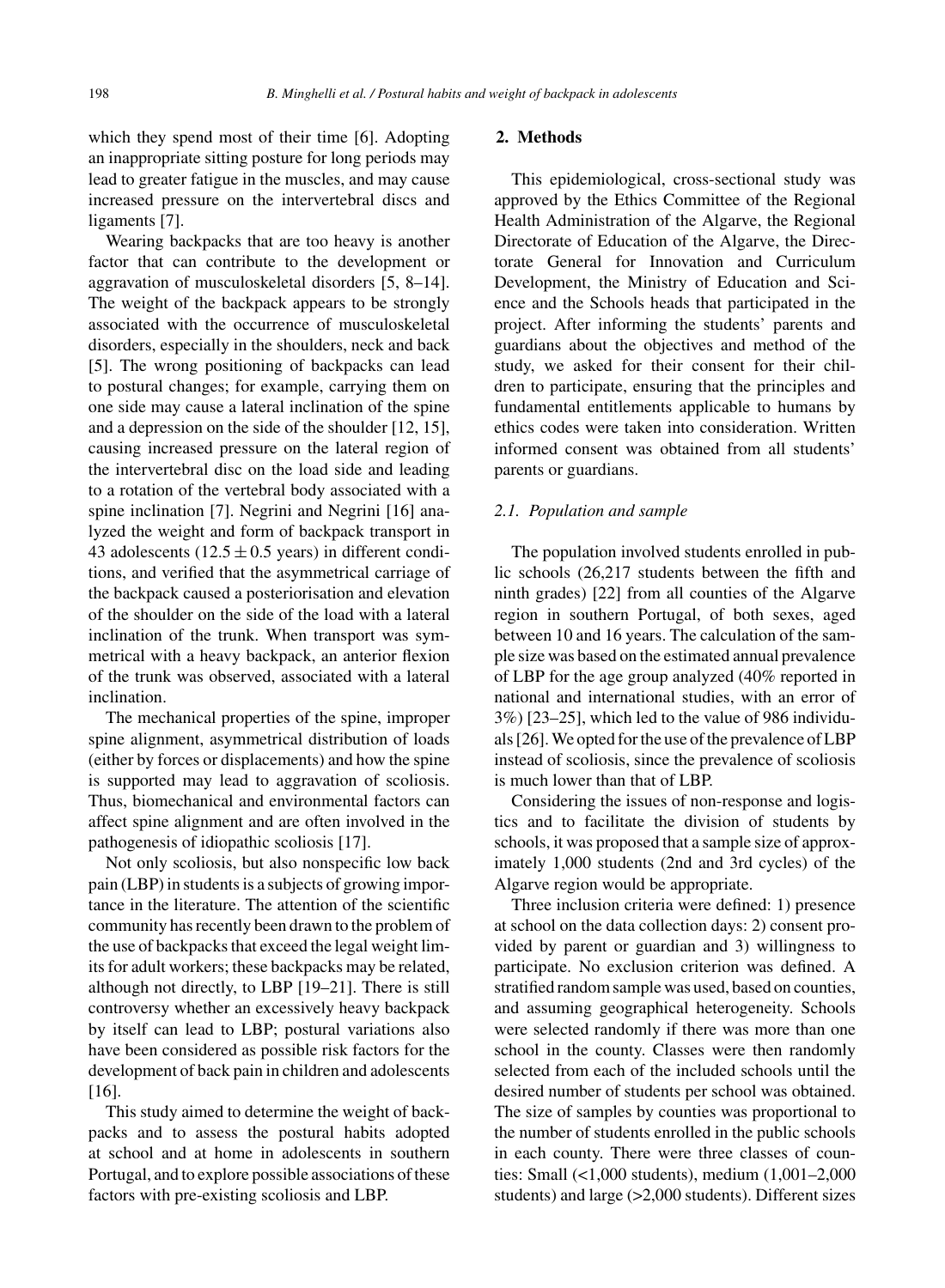of sample were required for each (40, 70 and 100 students, respectively).

#### *2.2. Instruments and procedures*

# *2.2.1. Scoliometer*

For the identification of scoliosis we used the scoliometer produced by Pedihealth in Oy, Finland. Several studies have found a good inter- and intrarater reliability of the scoliometer, with a sensitivity of 90.6% and a specificity of 79.8% [27–29]. Students were asked to flex their trunk whilst looking down and keeping their feet at a distance of 15 cm with their arms relaxed; the instrument then was positioned perpendicular to the analysed vertebrae [27]. The scoliometer was positioned to measure the angle of trunk rotation at the mid-thoracic region (vertebrae T4 to T8); the thoracolumbar region (T12 to L1); and the lumbar region (L2 to L5). The criteria for choosing these sites were advocated by Grivas et al. [30].

The presence of a hump corresponding to the projection of the ribs or lumbar muscles mass due to the rotation of the vertebral body was determined by lateral curvature of the spine. In each of the three regions described above, trunk asymmetry on the right side was indicated by a greater hump on the right, defined as right asymmetry, and a hump on the left side was defined as left asymmetry [1, 31].

Regarding severity, individuals recording a value between 0◦ and 4◦ were classified as having an angle of trunk rotation (ATR) within normal limits [30]. An ATR between 5◦ and 6◦ was termed trunk rotation with intermediate asymmetry (corresponding to at least  $10°$  of lateral inclination, as measured by the Cobb method), and an ATR equal to or greater than 7◦ indicated the presence of scoliosis of severe trunk asymmetry (corresponding to 30◦ by the Cobb method) [32, 33].

Current recommendations suggest that we should intervene only in the presence of values near 30◦ as measured by the Cobb method. Based on this, it is expected to detect 95% of all cases eligible for treatment, imposing an acceptable low rate of false-negative [34–38]. The value of  $5^\circ$ , using the scoliometer has been shown to have a sensitivity of 100% and 47% specificity for scoliosis detection, while the value of  $7^\circ$  increases the specificity to 86% but decreases the sensitivity to 83% [38, 39]. With a value of 7◦, Adobor et al. [39] reported 69% sensitivity and 99% specificity in detecting adolescent idiopathic scoliosis in the study population.

# *2.2.2. Low Back Pain and Postural Habits Questionnaire*

A Low Back Pain and Postural Habits Questionnaire was developed for this study, aiming to describe the presence of LBP and the postural habits adopted by the students at home and at school. The first part of the questionnaire, developed and validated by Oliveira et al. [40], contained items about the sociodemographic characteristics of the population, the presence of LBP in the last year and how much time was spent per week on activities such as watching television and playing video games/computer. The presence of LBP was characterized by the presence of symptoms in the lumbar region that included pain, muscle tension or stiffness [41].

The second part of the questionnaire was adapted from the Assessment of Postural Habit Questionnaire of Rebolho [42] and included questions about the postural habits adopted at school and at home and the mode of transportation of the school backpack, with the use of images aiming to reduce information error bias in completing the questionnaire.

Students were asked to describe their own postures when sitting and standing, picking an object off the floor and watching television and/or playing games. If a student habitually assumed more than one of the postures illustrated in the questionnaire, they were asked to indicate the stance that he/she adopted with greater frequency. The questionnaire was filled in by the respondents, but researchers were always present to clarify any questions related to its completion.

We conducted a pretest of the questionnaire in a sample of 47 students of the Secondary School Poeta Al Berto in Sines, Alentejo, Portugal, of both sexes, with 32 (68.1%) girls, aged between 13 and 20 years  $(16.2 \pm 1.6 \text{ years})$ . This pilot test allowed us to understand the degree of difficulty the students experienced in answering the questions, as well as the time they spent to complete it.

#### *2.2.3. Weighing of backpack*

For the school backpack weight measurement, we used a SECA 780 digital scale with 150 kg of capacity and precise to within 100 g. We chose to perform only one weight measurement for each backpack for logistical reasons, and also because the students could have manipulated the weights if they had been told the purpose of weighing their backpacks. A backpack was classified as having excessive weight if it was more than 10% of the owner's body weight [18, 43–45], which was measured by the same scale. During their weight measurement, students were asked to stand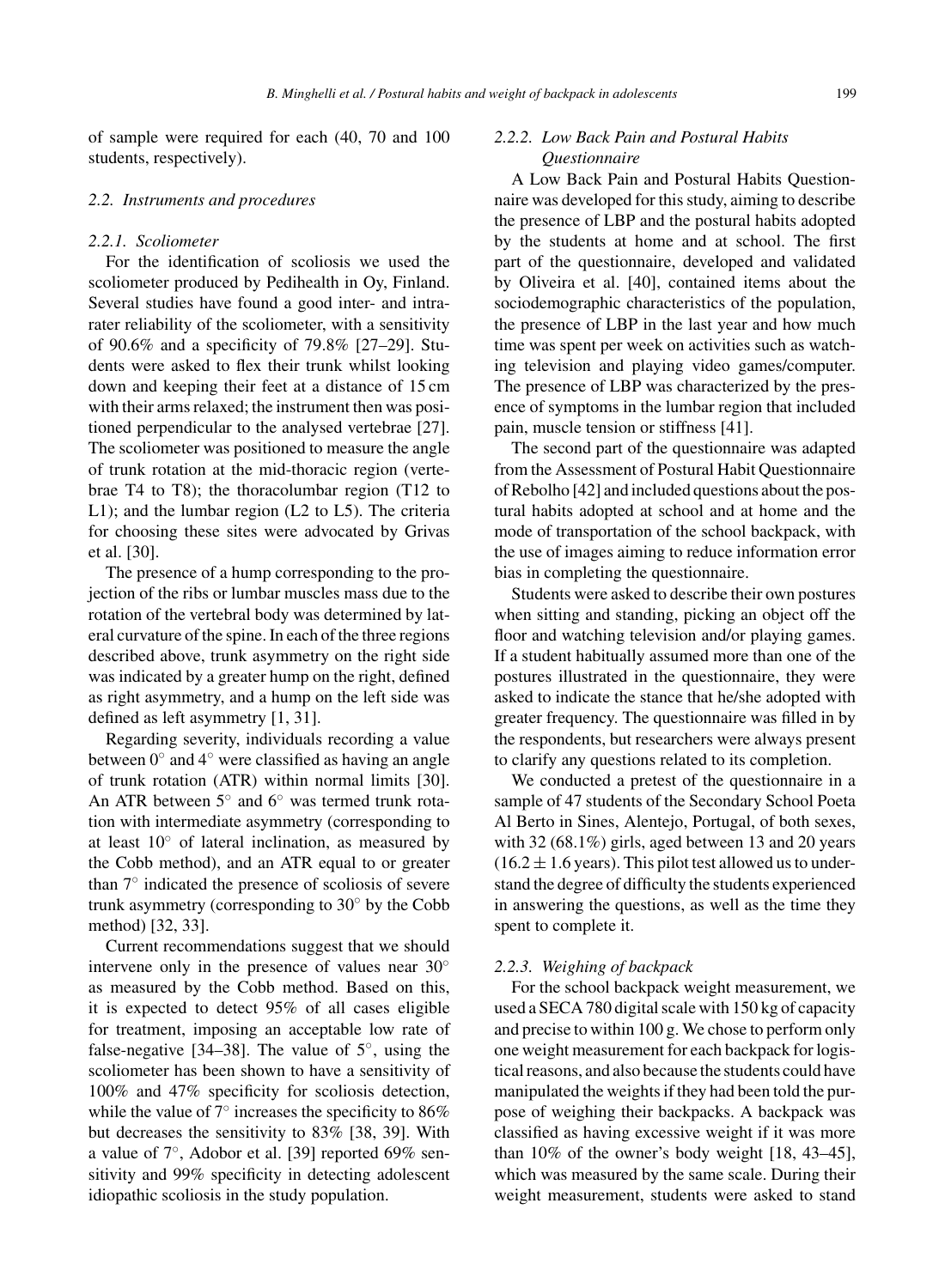erect, without shoes, wearing their normal clothes but excluding coats, and with their arms extended along the trunk [46].

#### *2.3. Data analysis*

The statistical analysis was performed with the *Statistical Package for Social Sciences* (SPSS) version 19.0. After a statistics descriptive approach, various associations between postural habits and the weight of the backpack with scoliosis and LBP were assessed using inferential statistics, specifically by the chisquare test for independence. Some numbers were small and, in order to satisfy the requirements of the chi-square test, the variables of postural habits were divided into two groups: Correct and incorrect posture.

Based on the definition of two different phases of the growth period, two groups of students were considered in the analyses: Age group 1 – students aged between 10 and 12 years; age group 2 – students between 13 and 16 years. It was assumed that individuals from age group 1 were not yet in the period of pronounced growth, particularly the boys; between 13 and 16 years the adolescents were in the period of accelerated pubertal growth [47].

The influence of the variables of postural habits and backpack weight upon the presence of LBP was assessed using binary logistic regressions. Models were evaluated using Omnibus, Hosmer-Lemeshow and Nagelkerke statistics. Odds ratios (OR), crude and adjusted (method: Enter), final model (method: Forward) and respective confidence intervals (CI) were presented. Statistical significance was set at 0.05.

# **3. Results**

The sample comprised 966 students (20 students did not respond) aged between 10 and 16 years  $(12.24 \pm 1.53 \text{ years})$ ; 437 (45.2%) were male and 529 (54.8%) female. The students were divided into two age groups; 574 (59.4%) were between 10 and 12 years and 392 (40.6%) between 13 and 16 years. Two hundred and four (21.1%) students belonged to the 5th grade; 236 (24.4%) to the 6th grade; 271 (28.1%) to the 7th grade; 143 (14.8%) to the 8th grade; and 112 (11.6%) to the 9th grade. Table 1 shows the sample distribution by municipality of the Algarve region.

An intermediate trunk rotation (values of 5◦ and  $6°$  in the scoliometer) was observed in 106 (11%)

Table 1 Sample distribution by municipalities of the Algarve region

| Municipalities of the      | Absolute frequency   |
|----------------------------|----------------------|
| Algarve region             | (relative frequency) |
| Albufeira                  | 128 (13.3%)          |
| Faro                       | $108(11.2\%)$        |
| Portimão                   | $102(10.6\%)$        |
| Loulé                      | 94 (9.7%)            |
| <b>Silves</b>              | 88 (9.1%)            |
| Vila Real de Santo António | 77 (8%)              |
| Lagoa                      | $67(6.9\%)$          |
| Olhão                      | 66 (6.8%)            |
| Lagos                      | 64 (6.6%)            |
| Castro Marim               | 43 (4.5%)            |
| Aljezur                    | $37(3.8\%)$          |
| Alcoutim                   | $35(3.6\%)$          |
| São Brás do Alportel       | $31(3.2\%)$          |
| Vila do Bispo              | 26(2.7%)             |

students and severe trunk rotation (values of ATR equal to or greater than  $7°$ ) was observed in 41 (4.2%), most being seen in girls (Table 2). For the analysis of scoliosis curvature, we combined the data related to the moderate and severe asymmetric curvature variables in order to assess their relationship with associated risk factors. For the associations between LBP and other variables, we considered only LBP reported to have occurred in the last year. Table 3 shows the descriptive statistics of associations between LBP and scoliosis with the variables used in this study.

The weight of the backpacks ranged from 0.8 kg to 11.1 kg  $(4.37 \pm 1.51 \text{ kg})$ . Considering the subgroup of students who carried overweight backpacks, the average backpack weight was  $5.52 \pm 1.21$  kg, with a maximum of 11.1 kg. Three hundred and fourteen (32.5%) students were carrying backpacks with weights over 10% to 15% of their body weight, and 83 (8.6%) with weights above 15% to 27.4% of their body weight. Considering only the students with overweight backpacks, the maximum percentage of body weight was  $27.4\%$   $(13.47 \pm 3.21\%)$ . Of the 397 (100%) students carrying an overweight backpack, 130 (32.7%) belonged to the 5th grade (Table 4).

Table 5 shows the relationship between the presence of LBP and gender, age group and postural habits obtained from the application of logistic regression models. In the adjusted model, the values obtained in the Omnibus, Hosmer-Lemeshow and Nagelkerke statistics were respectively:  $p < 0.001$ ,  $p = 0.944$  and  $R^2$  = 0.112, being considered mathematical models valid for conducting the analysis. The cutoff value was 0.4. The specificity of the model was 45.7% and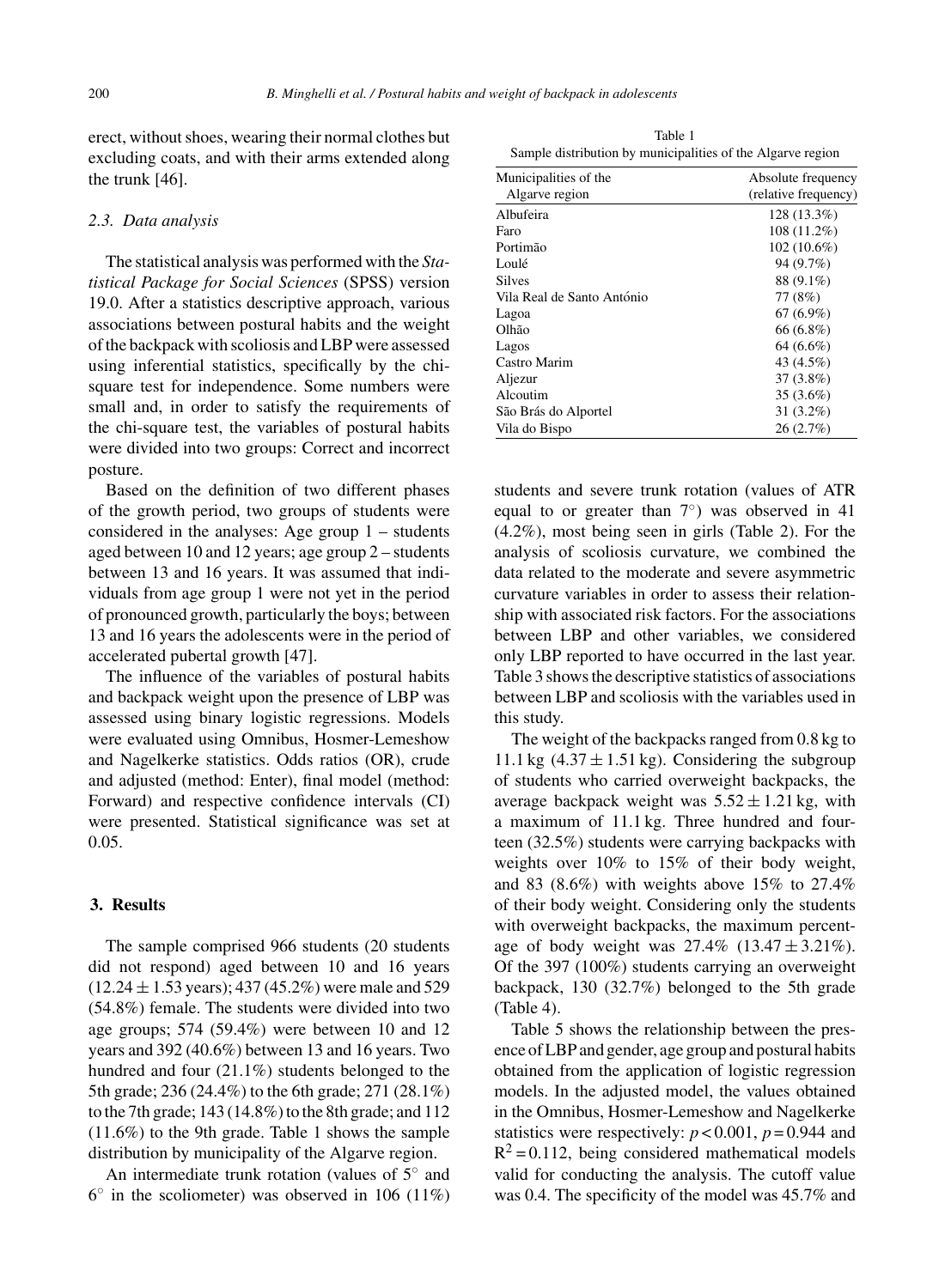| Variables $(n, \%)$ |                             | Normal limits<br>$(ATR < 5^{\circ})$ | Intermediate trunk<br>rotation (ATR = $5^\circ$ , $6^\circ$ ) | Severe trunk rotation<br>$(ATR > 7^\circ)$ |
|---------------------|-----------------------------|--------------------------------------|---------------------------------------------------------------|--------------------------------------------|
|                     |                             | $(819, 84.8\%)$                      | $(106, 11\%)$                                                 | $(41, 4.2\%)$                              |
| Gender              | Male (437, 45.2%)           | 383 (87.6%)                          | $37(8.5\%)$                                                   | $17(3.9\%)$                                |
|                     | Female (529, 54.8%)         | 436 (82.4%)                          | 69 (13%)                                                      | $24(4.5\%)$                                |
| Age group           | 10–12 years $(574, 59.4\%)$ | 491 (85.5%)                          | 63 $(11\%)$                                                   | $20(3.5\%)$                                |
|                     | 13–16 years (392, 40.6%)    | 328 (83.7%)                          | 43 $(11\%)$                                                   | $21(5.4\%)$                                |

Table 2 Association between the presence of trunk rotation with gender and age group

the sensitivity was 76.5%. The overall corrected percentage was 60.2%. The area under the ROC curve was 0.687 (0.654–0.721).

In the adjusted model, it was found that students who sit with their spine positioned incorrectly have 1.77 times the risk (95% CI: 1.32–2.36; *p* < 0.001) of developing symptoms of LBP; students who are positioned incorrectly when watching TV and playing video games have 1.44 times the risk (95% CI: 1.08–1.90;  $p = 0.012$ ; and those who stand incorrectly have a probability of 2.39 (95% CI: 1.52–3.78;  $p < 0.001$ ) of developing LBP.

# **4. Discussion**

The present study revealed that most of the students assessed frequently adopted incorrect postures at school and at home, especially when sitting. Regarding the hours spent on sedentary activities, most students said they watched television and played video games for up to 10 hours per week. These results differ from data obtained from the Health Behaviour of School-Aged Children (HBSC) survey [48], that evaluated 6,903 students of 6th, 8th and 10th school grades, reporting that most (61.3%) watched television between one half hour to three hours per day; 10.3% watched less than 10 hours per week. Regarding video games, 68.7% played at least one hour per week, 26% between one and six hours per week and 5.4% for a period not less than seven hours per week. Most students (58.4%) carried their backpacks with both straps on each shoulder. The same carriage was observed by Lopes [49], who evaluated 288 students of 5th and 6th school grade (mean age:  $10.9 \pm 1.08$  years) from two schools in the Porto area and found that this type of transportation was performed by 53% of students; 8% carried backpacks with a strap on one shoulder; and 4% used backpacks with wheels. Skaggs et al. [44] evaluated 1,540 adolescents aged 11 to 14 years and found 81% preferred to carry their backpacks by using two straps, and 14%

by one strap. Pascoe et al. [12] found that the form of transport most used by students (73.1%) was with a strap supported on one shoulder.

The present study found that a high percentage of students (41.1%) carried an excessively heavy backpack (greater than 10% of their body weight); the average weight of all of the backpacks was  $4.37 \pm 1.51$  kg with a maximum of 11.1 kilograms. These values are similar to those reported by Skaggs et al. [44] in which the average backpack weight was  $4.0 \pm 1.7$  kg with a maximum of 11.4 kilograms. Lopes [49] recorded an average weight of  $6.44 \pm 2.37$  kg with a maximum of 6.68 kg; however, the latter study only evaluated students in the 5th and 6th school grades, whereas the present study also included students from the 7th to 9th grade.

The average backpack weight evaluated by Pascoe et al. [12] was 7.7 kg; by Sheir-Ness et al. [50], 8.3 kg; and by Negrini et al. [20], 8.75 kg, all higher than those found in this study. Negrini et al. [20] found that 90.1% of the total weight of the backpack consisted of equipment necessary for school work; the present study did not investigate the purpose of the backpack contents.

Lopes [49] reported that 48% of students carried backpacks with weights up to 15% of their body weight; 50% of these were between 15% to 30%. Sheir-Ness et al. [50] reported that most students (79.6%) carried their backpacks with a weight exceeding 10% of their body weight; 47% carried more than 15% of their body weight; and 18.9% more than 20% of their body weight. The data of the present study found that, in the subgroup of students carrying excess weight, 32.5% carried a backpack weighing 10% to 15% of their body weight; and 8.6% between 15% and 27% of their body weight.

The results obtained in this study revealed that students of the 5th school grade accounted for the majority of students carrying school backpacks with weights above 10% of their body weight; and the 9th grade students tended to carry less proportional weight in their backpacks. Generally, students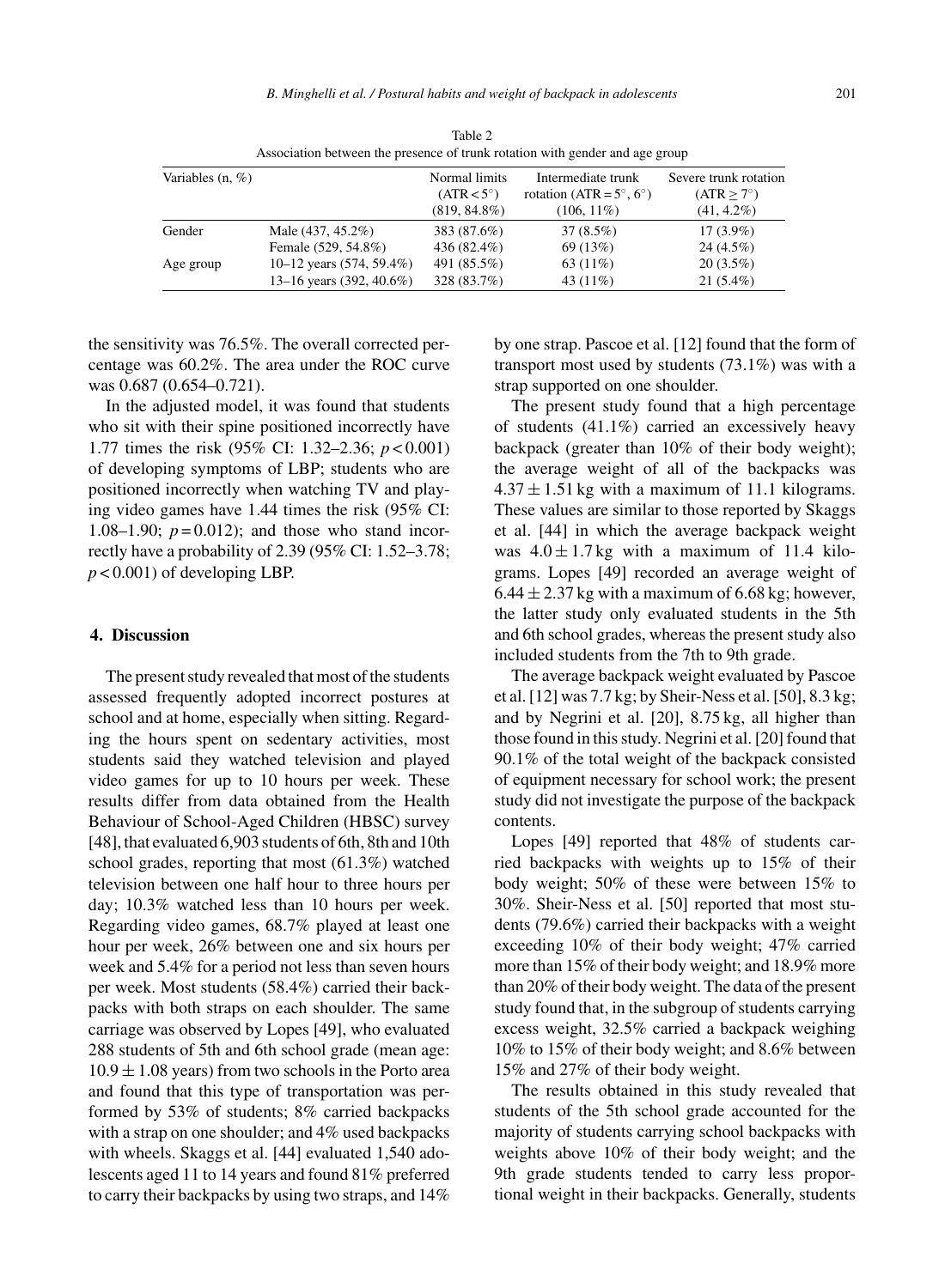| Variables n (%)                                 |                                                                                                                                                            | Grouped variables                    | Low back pain               |               | $p$ -value                 | Scoliosis               |               | $p$ -value |
|-------------------------------------------------|------------------------------------------------------------------------------------------------------------------------------------------------------------|--------------------------------------|-----------------------------|---------------|----------------------------|-------------------------|---------------|------------|
|                                                 |                                                                                                                                                            | Absence<br>$(510, 52.8\%)$           | Presence<br>$(456, 47.2\%)$ |               | Absence<br>$(819, 84.8\%)$ | Presence<br>147 (15.2%) |               |            |
| Sitting posture – spine position                | Sitting with the spine in extension and pushed<br>back against the chair (419, 43.4%)                                                                      | Correct (419, 43.4%)                 | 274 (65.4%)                 | 145 (34.6%)   | < 0.001                    | 364 (86.9%)             | 55 (13.1%)    | 0.11       |
|                                                 | Sitting with bent spine and leaning against the<br>chair (325, 33.6%)<br>Sitting with the spine in extension and away                                      | Incorrect $(547, 56.6\%)$            | 236 (43.1%)                 | 311 (56.9%)   |                            | 455 (83.2%)             | $92(16.8\%)$  |            |
|                                                 | from the chair $(146, 15.1\%)$                                                                                                                             |                                      |                             |               |                            |                         |               |            |
|                                                 | Sitting with bent spine and away from the chair<br>$(76, 7.9\%)$                                                                                           |                                      |                             |               |                            |                         |               |            |
| Sitting posture – gluteal region                | Leaning against the chair $(637, 65.9\%)$                                                                                                                  | Correct (637, 65.9%)                 | 371 (58.2%)                 | $266(41.8\%)$ | < 0.001                    | 538 (84.5%)             | 99 (15.5%)    | 0.77       |
|                                                 | Away from the chair $(329, 34.1\%)$                                                                                                                        | Incorrect (329, 34.1%)               | 139 (42.2%)                 | 190 (57.8%)   |                            | 281 (85.4%)             | 48 (14.6%)    |            |
| Sitting posture - feet                          | Flat on the floor (587, 60.8%)                                                                                                                             | Correct (587, 60.8%)                 | 331 (56.4%)                 | 256 (43.6%)   | 0.006                      | 493 (84%)               | 94 (16%)      | 0.41       |
|                                                 | Reach the floor, but only with the fingertips<br>$(217, 22.5\%)$                                                                                           | Incorrect (379, 39.2%)               | 179 (47.2%)                 | 200 (52.8%)   |                            | 326 (86%)               | 53 (14%)      |            |
|                                                 | Reach the floor, but it had to be positioned at                                                                                                            |                                      |                             |               |                            |                         |               |            |
|                                                 | the end of the chair seat $(126, 13\%)$                                                                                                                    |                                      |                             |               |                            |                         |               |            |
|                                                 | Hung (36, 3.7%)                                                                                                                                            |                                      |                             |               |                            |                         |               |            |
| Standing posture                                | With the spine in extension, maintaining the                                                                                                               | Correct (853, 88.3%)                 | 479 (56.2%)                 | 374 (43.8%)   | < 0.001                    | 729 (85.5%)             | 124 (14.5%)   | 0.12       |
|                                                 | physiological curvature (853, 88.3%)                                                                                                                       |                                      |                             |               |                            |                         |               |            |
|                                                 | With the bent spine in the dorsal region,                                                                                                                  | Incorrect (113, 11.7%)               | 31 (27.4%)                  | 82 (72.6%)    |                            | $90(79.6\%)$            | $23(20.4\%)$  |            |
|                                                 | increasing thoracic kyphosis (94, 9.7%)                                                                                                                    |                                      |                             |               |                            |                         |               |            |
|                                                 | With the lumbar spine in hyperextension,                                                                                                                   |                                      |                             |               |                            |                         |               |            |
|                                                 | increasing lordotic curvature $(19.2\%)$                                                                                                                   |                                      |                             |               |                            |                         |               |            |
| Pick up an object from the floor                | With knee flexion, keeping the spine in<br>extension (463, 47.9%)                                                                                          | Correct (463, 47.9%)                 | 270 (58.3%)                 | 193 (41.7%)   | 0.001                      | 388 (83.8%)             | 75 (16.2%)    | 0.42       |
|                                                 | With flexion of spine, keeping the knees<br>extended (503, 52.1%)                                                                                          | Incorrect $(503, 52.1\%)$            | 240 (47.7%)                 | 263 (52.3%)   |                            | 431 (85.7%)             | 72 (14.3%)    |            |
| Posture for watching TV and/or<br>playing games | Sitting with the spine in extension<br>(maintaining the physiological curvatures)<br>and leaning against the chair with feet on the<br>ground (439, 45.4%) | Correct (439, 45.4%)                 | 273 (62.2%)                 | 166 (37.8%)   | < 0.001                    | 376 (85.6%)             | 63 $(14.4\%)$ | 0.53       |
|                                                 | In lateral decubitus $(304, 31.5\%)$                                                                                                                       | Incorrect (527, 54.6%)               | 237 (45%)                   | 290 (55%)     |                            | 443 (84.1%)             | 84 (15.9%)    |            |
|                                                 | In supine with the cervical spine in flexion<br>$(131, 13.6\%)$                                                                                            |                                      |                             |               |                            |                         |               |            |
|                                                 | Sitting without support to spine and in posture<br>of flexion $(92, 9.5\%)$                                                                                |                                      |                             |               |                            |                         |               |            |
| Time watching TV (per week)                     | Up to 5 hours $(446, 46.2\%)$                                                                                                                              | Until 10 hours per week (749, 77.5%) | 399 (53.3%)                 | 350 (46.7%)   | 0.59                       | 636 (84.9%)             | $113(15.1\%)$ | 0.83       |
|                                                 | Between 6 and 10 hours (303, 31.4%)                                                                                                                        |                                      |                             |               |                            |                         |               |            |
|                                                 | Between 11 and 15 hours (127, 13.1%)                                                                                                                       | Above 10 hours per week (217, 22.5%) | $111(51.2\%)$               | $106(48.8\%)$ |                            | 183 (84.3%)             | 34 (15.7%)    |            |
|                                                 | More than 15 hours $(90, 9.3\%)$                                                                                                                           |                                      |                             |               |                            |                         |               |            |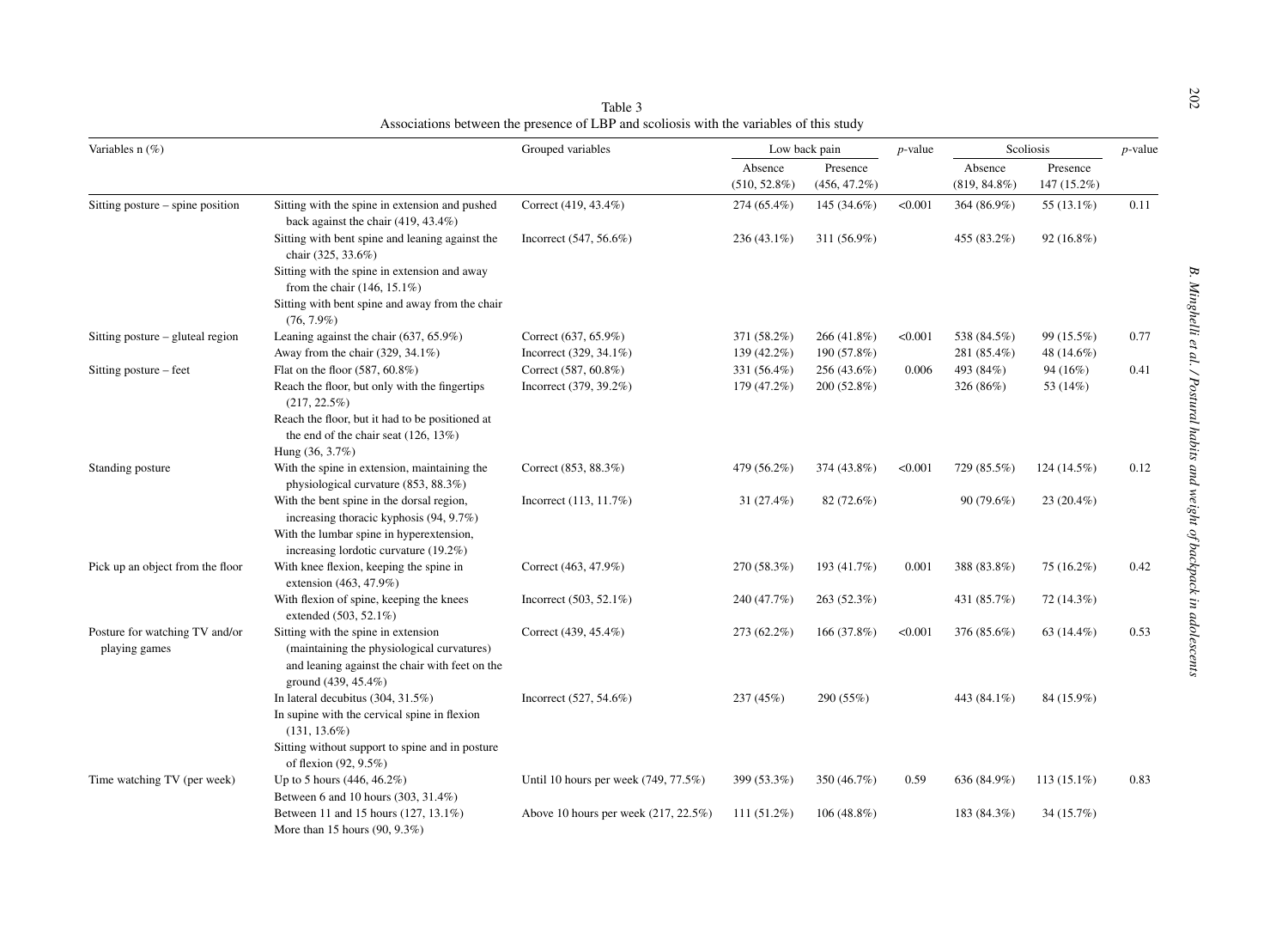| Time playing games/computer<br>(per week) | Up to 5 hours $(649, 67.2\%)$                                      | Until 10 hours per week $(833, 86.2\%)$ | 437 (52.5%) | 396 (47.5%)   | 0.64    | 707 (84.9%) | $126(15.1\%)$ | 0.84  |
|-------------------------------------------|--------------------------------------------------------------------|-----------------------------------------|-------------|---------------|---------|-------------|---------------|-------|
|                                           | Between 6 and 10 hours (184, 19%)                                  |                                         |             |               |         |             |               |       |
|                                           | Between 11 and 15 hours (73, 7.6%)                                 | Above 10 hours per week (133, 13.8%)    | 73 (54.9%)  | 60 $(45.1\%)$ |         | 112 (84.2%) | $21(15.8\%)$  |       |
|                                           | More than 15 hours $(60, 6.2\%)$                                   |                                         |             |               |         |             |               |       |
| Mode of transportation of<br>backpacks    | With both handles of the backpack on each<br>shoulder (564, 58.4%) | Correct (564, 58.4%)                    | 333 (59%)   | 231(41%)      | < 0.001 | 478 (84.8%) | 86 (15.2%)    | >0.05 |
|                                           | With one of the handles on a shoulder (158,<br>$16.4\%$            | Incorrect (402, 41.6%)                  | $177(44\%)$ | 225 (56%)     |         | 341 (84.8%) | 61 $(15.2\%)$ |       |
|                                           | With the two handles on the same shoulder<br>$(84, 8.7\%)$         |                                         |             |               |         |             |               |       |
|                                           | With cross handle on the trunk $(64, 6.6\%)$                       |                                         |             |               |         |             |               |       |
|                                           | By hand (9, 0.9%)                                                  |                                         |             |               |         |             |               |       |
|                                           | In the anterior region of the trunk with both                      |                                         |             |               |         |             |               |       |
|                                           | handles on each shoulder $(2, 0.2\%)$                              |                                         |             |               |         |             |               |       |
|                                           | Backpack with wheels (trolley) (4, 0.4%)                           |                                         |             |               |         |             |               |       |
| Weight of backpacks                       | Adequate (569, 58.9%)                                              |                                         | 292 (51.3%) | 277 (48.7%)   | 0.29    | 487 (85.6%) | 82 (14.4%)    | 0.41  |
|                                           | Excess of weight $(397, 41.1\%)$                                   |                                         | 218 (54.9%) | $179(45.1\%)$ |         | 332 (83.6%) | 65 $(16.4\%)$ |       |
| Gender                                    | Male (437, 45.2%)                                                  |                                         | 273 (62.5%) | 164(37.5%)    | < 0.001 | 383 (87.6%) | 54 (12.4%)    | 0.02  |
|                                           | Female (529, 54.8%)                                                |                                         | 237 (44.8%) | 292 (55.2%)   |         | 436 (82.4%) | 93 (17.6%)    |       |
| Age group                                 | 10-12 years (574, 59.4%)                                           |                                         | 328 (57.1%) | 246 (42.9%)   | 0.001   | 491 (85.5%) | 83 (14.5%)    | 0.43  |
|                                           | 13-16 years (392, 40.6%)                                           |                                         | 182 (46.4%) | $210(53.6\%)$ |         | 328 (83.7%) | 64(16.3%)     |       |
|                                           |                                                                    |                                         |             |               |         |             |               |       |
|                                           |                                                                    |                                         |             |               |         |             |               |       |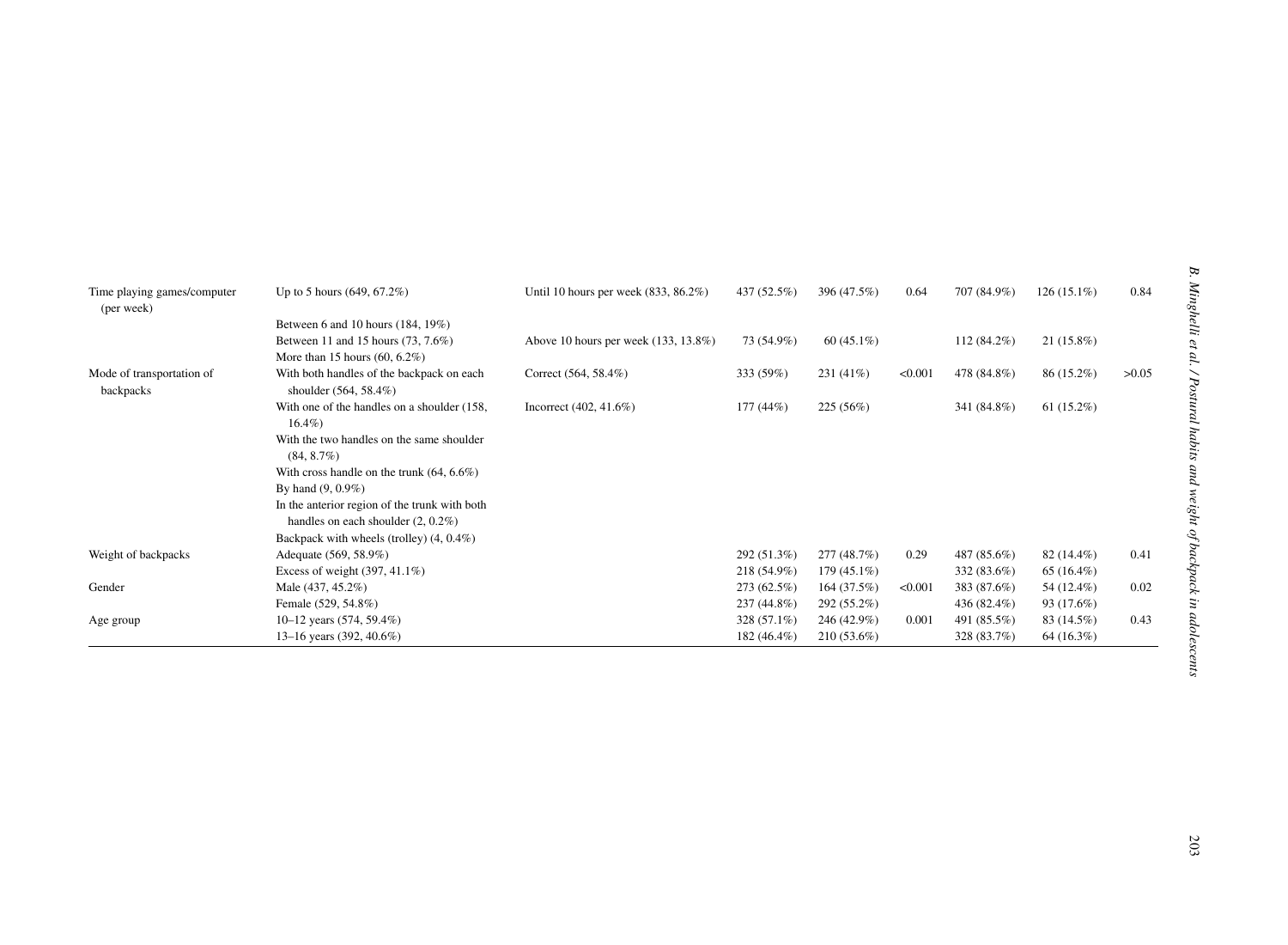| DISHIDUHUH OI WEIGHT DACKDACK SCHOOL CHASSHICAHOH DY SCHOOL GLAUC |             |              |               |             |             |            |  |
|-------------------------------------------------------------------|-------------|--------------|---------------|-------------|-------------|------------|--|
| Weight of backpack                                                |             | Total        |               |             |             |            |  |
|                                                                   | 50          |              |               |             |             |            |  |
| Adequate (up to 10% of body weight)                               | 74 (13%)    | 139 (24.4%)  | $153(26.9\%)$ | 108 (19%)   | 95(16.7%)   | 569 (100%) |  |
| Excess of weight                                                  | 130 (32.7%) | $97(24.4\%)$ | $118(29.7\%)$ | $35(8.8\%)$ | $17(4.3\%)$ | 397 (100%) |  |

Table 4 Distribution of weight backpack school classification by school grade

Table 5

|  |  | Relationship between the event the presence of LBP and postural habits |
|--|--|------------------------------------------------------------------------|
|--|--|------------------------------------------------------------------------|

| Variables                                                                     | Odds Ratio <sub>crude</sub>      | Odds Ratio <sub>adjusted</sub> ** | Final Model          |
|-------------------------------------------------------------------------------|----------------------------------|-----------------------------------|----------------------|
|                                                                               | (CI $95\%$ ); p                  | (CI 95%); $p$                     | (CI 95%); $p$        |
| Gender                                                                        | 2.05 $(1.58-2.65)$ ; $p < 0.001$ |                                   |                      |
| Age group                                                                     | 1.54 $(1.19-1.99)$ ; $p = 0.001$ |                                   |                      |
| Sitting posture – spine position (correct posture*)                           | $2.49(1.91 - 3.24);$             | $2.28(1.76-2.99);$                | $1.77(1.32 - 2.36);$ |
| Incorrect posture                                                             | p < 0.001                        | p < 0.001                         | p < 0.001            |
| Sitting posture – gluteal region (correct posture <sup>*</sup> )              | $1.91(1.46-2.49);$               | $1.87(1.42 - 2.47);$              | $1.39(1.04-1.87);$   |
| Incorrect posture                                                             | p < 0.001                        | p < 0.001                         | $p = 0.029$          |
| Sitting posture – feet position (correct posture*)                            | $1.45(1.12 - 1.87);$             | $1.43(1.09-1.86);$                |                      |
| Incorrect posture                                                             | $p = 0.005$                      | $p = 0.009$                       |                      |
| Standing posture (correct posture*)                                           | $3.39(2.19 - 5.23);$             | $3.19(2.04-4.97);$                | $2.39(1.52 - 3.78);$ |
| Incorrect posture                                                             | p < 0.001                        | p < 0.001                         | p < 0.001            |
| Pick up an object from the floor (correct posture*)                           | $1.53(1.19-1.98);$               | $1.43(1.10-1.86);$                |                      |
| Incorrect posture                                                             | $p = 0.001$                      | $p = 0.007$                       |                      |
| Posture for watching TV and/or playing games (correct posture*)               | $2.01(1.55-2.61);$               | $1.88(1.44 - 2.45);$              | $1.44(1.08-1.90);$   |
| Incorrect posture                                                             | p < 0.001                        | p < 0.001                         | $p = 0.012$          |
| Time watching TV (per week) (up to 5 hours per week*)                         | $1.09(0.81 - 1.47);$             | $1.13(0.83 - 1.54);$              |                      |
| Between 6 and 10 hours per week                                               | $p = 0.582$                      | $p = 0.433$                       |                      |
| Time playing games/computer (per week) (Up to 5 hours per week <sup>*</sup> ) | $0.91(0.63 - 1.31);$             | $1.00(0.68 - 1.47)$ ;             |                      |
| Between 6 and 10 hours per week                                               | $p = 0.603$                      | $p = 0.996$                       |                      |
| Mode of transportation of backpacks (correct posture*)                        | $1.83(1.42 - 2.37);$             | $1.54(1.18-2.02);$                |                      |
| Incorrect posture                                                             | p < 0.001                        | $p = 0.002$                       |                      |
| Weight of backpacks (correct posture*)                                        | $0.87(0.67-1.12);$               | $0.97(0.74 - 1.27);$              |                      |
| Incorrect posture                                                             | $p = 0.271$                      | $p = 0.822$                       |                      |

∗reference class; ∗∗adjusted for gender and age group (Enter model); ∗∗∗final model (Forward LR model); Bold values are statistically significant.

belonging to more advanced school grades could be expected to carry more weight because of the greater number of subjects they studied, and their textbooks and notebooks of activities would also be larger and heavier. However, the opposite was observed in the present study. It should be pointed out that students of the 5th grade are less likely to be familiar with the needs of basic education and therefore might carry unnecessary material.

This research found no statistically significant association between scoliosis and incorrect postural habits and excessive weight of the backpack. A similar result was obtained by Grimmer et al. [51] who found no difference in postural response with a backpack weighing up to 10% of body weight compared to a lighter weight backpack, and could not support the rule of establishing a limit load of 10% of body weight.

The etiology of most scoliosis is unknown [52]; throughout the 18th and 19th centuries, it was believed that scoliosis was caused by bad posture.

Currently, the etiology of scoliosis is attributed to a wide variety of conditions ranging from poor posture to poor nutrition [53]. However, according to the Scoliosis Research Society [54] and the Spine Society of Australia [31], scoliosis does not result from carrying excessive or asymmetric loads, or by assuming wrong postures while sleeping and standing, or by spending many hours watching television. However, there is evidence of a possible contribution of environmental factors in the development of scoliosis or its association with asymmetries in the length of the skeleton [55, 56]. Nevertheless, this study found that most students classified as having scoliosis sat with the spine positioned incorrectly, although this relationship was not statistically significant.

Low back pain had a higher annual prevalence compared to the presence of scoliosis, which is in agreement with other studies [25, 57–65]. Low back pain is now very common in adolescents in general, since they participate in a number of activities without having a good level of strength in the abdominal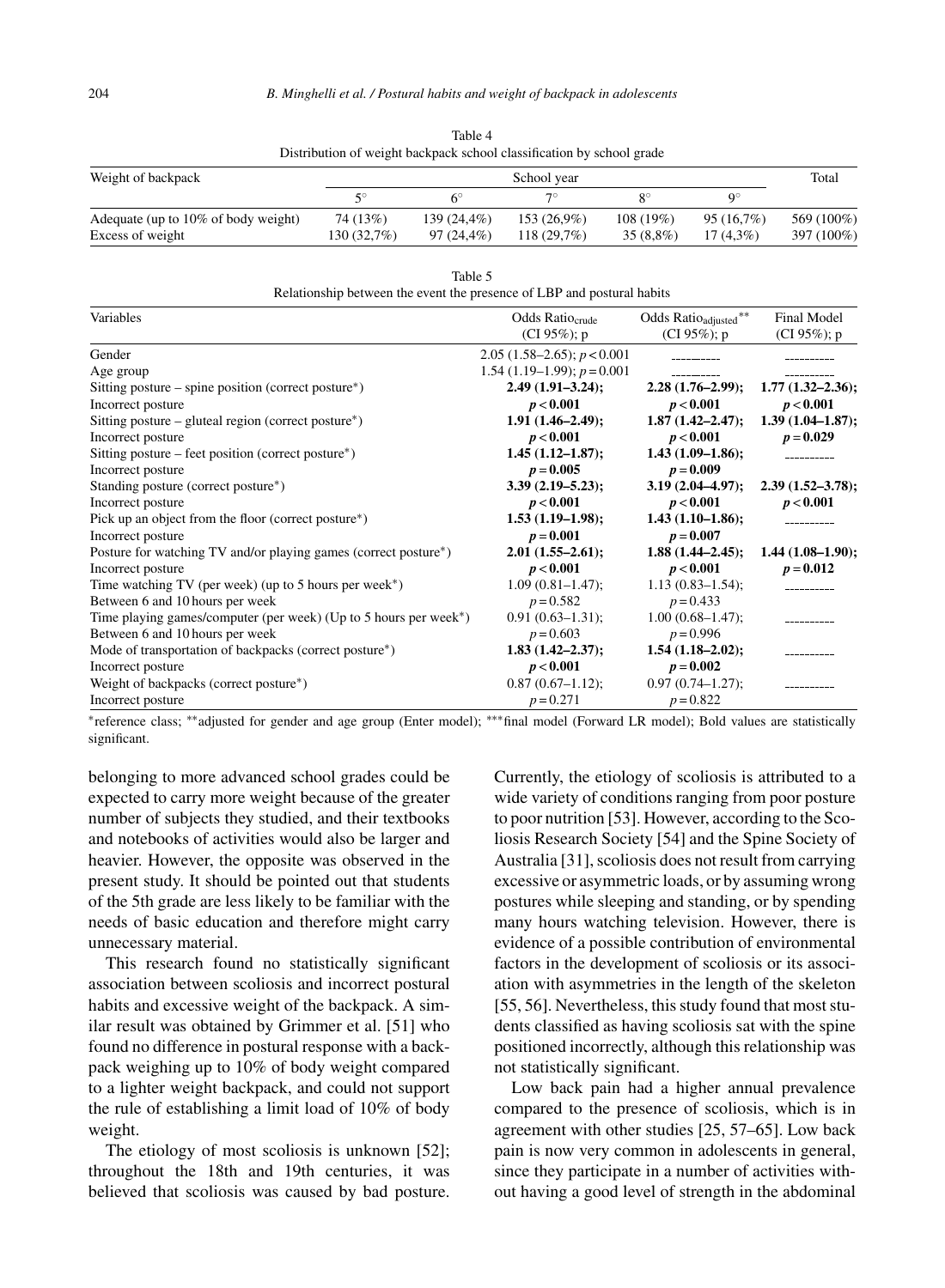musculature and spine extensors, and exhibit limited flexibility of the hamstring muscles [54].

Lopes [49] reported that 83% of students associated shoulder, cervical and lumbar region pain with the use of a backpack; Negrini and Carabalona [19] observed that 46.1% of adolescents reported that their school backpack was the cause of their back pain. Data from the present study found no statistically significant relationship between the presence of LBP and excessive weight of the backpack. This observation could be explained by the care taken by a student with LBP to minimize the pain; in other words, the LBP could have arisen as a result of carrying too much weight and, once the LBP was present, the student could be careful not to carry excess weight so as not to aggravate the symptoms. For example, Skaggs et al. [44] found that 37% of adolescents reported back pain, 34% limited their activity due to pain and 82% believed their backpack could be causing the pain; however, in this latter study, it was found that the pain was associated with the use of an overweight backpack ( $p = 0.001$ ). Sheir-Ness et al. [50] evaluated 1,122 students, aged between 12 and 18 years, and also found that excessive backpack weight was associated with back pain (Odds ratio:  $1.98$ ,  $p < 0.0001$ ).

The present study revealed that 49% of students with LBP carried their backpack incorrectly. This relationship was statistically consistent; these students were 1.83 times more likely than those carrying their backpacks correctly to exhibit LBP. These aspects should be considered in future longitudinal studies.

Korovessis et al. [66] verified that the asymmetrical transport of backpacks was associated with LBP; students carrying their backpack asymmetrically were five times more likely to develop LBP compared with students who carried symmetrically. Trevelyan and Legg [67] evaluated 245 students in New Zealand, aged 11 to 14 years, and found that asymmetric transport of the backpack showed a positive relationship with LBP. However, Skaggs et al. [44] found that the use of one or two straps for carrying the backpack had no significant association with back pain; other studies [62, 67–73] also found no association.

The effect of backpack weight on posture in children and adolescents should be carefully evaluated. Laws protect workers against carrying heavy loads, but there is no law that prohibits the transportation of excessive loads by children and adolescents in whom the consequences may include postural changes and pain. Furthermore, several studies have found that the presence of back pain in young people is related

to back pain in adult life [74–76]. However, there is still much controversy regarding the possible consequences of using backpacks, and the most appropriate weight for each child [10].

It is assumed that muscle fatigue is a major contributor to the pain felt by students while using the backpacks, however, to date, there is no study that has used Electromyography (EMG) to assess muscle activity in children [77].

There was no association between carrying excess weight and musculoskeletal disorders in our sample. We suggest a longitudinal study should be carried out, with evaluation at different periods, to analyze the period of time that the student carries a backpack, the mode of transport with this backpack and the lifestyles of students, since these can be considered factors that could aggravate or predispose to LBP. Lower back pain has a multifactorial etiology and evolution, and the different factors that may contribute to the disorder should be assessed. If the results of such a longitudinal study showed a cause and effect situation regarding LBP and carrying an excessively heavy school backpack and/or inadequate postural habits, prevention strategies would be needed. These could include the adoption of guidelines concerning maximum load limits to be transported via school backpacks, adjusted for the body weight of each young person, with advice on the proper way to carry the backpack, and sport/physical activity that promotes healthy lifestyles.

This cross-sectional study has some limitations. For example, the weight of each backpack was only measured once and this measurement may not have been representative of the backpack's usual weight over the past year and even over the present year (the weight of backpacks can vary diary depending on the disciplines/homework/activities you have on each day). However, Lopes [49] found that the weight carried on each weekday did not change significantly. As previously mentioned, there is a possibility of the weight of the backpack being manipulated if the student had knowledge of when the evaluation days would take place.

Other factors that showed an association with a history of LBP in the previous year included the adoption of some incorrect postural habits, such as an incorrect sitting position in school, whilst watching TV and playing games, and standing. However we cannot exclude the possibility that a student with LBP may seek to adopt an incorrect posture whilst carrying the backpack to try to minimize the pain. The cross-sectional nature of this study does not allow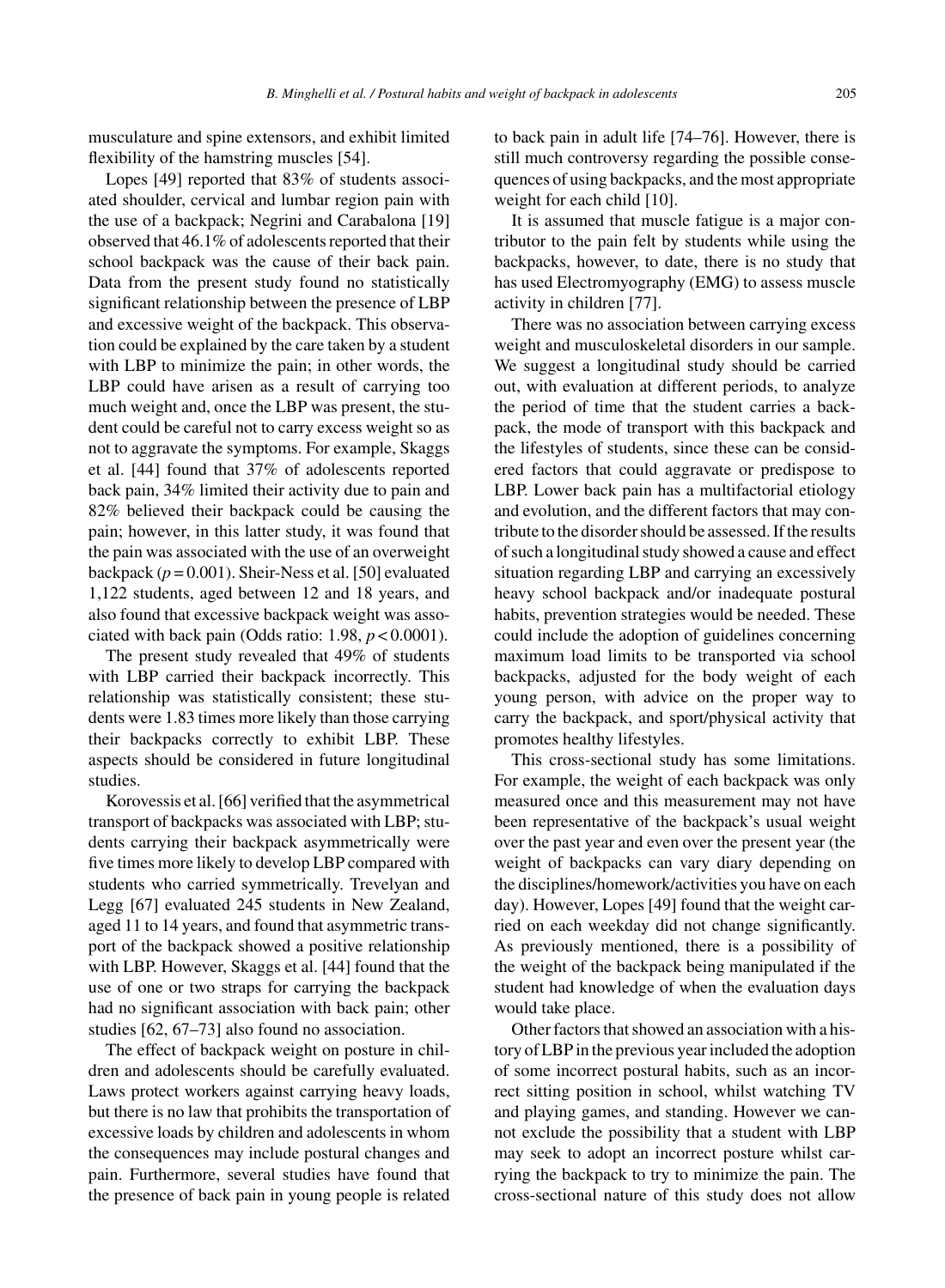the analysis of causality, only associations between variables.

Bockowski et al. [78] evaluated 36 patients hospitalized with LBP, aged 10 to 18 years, and found that incorrect posture, especially in the sitting position, was common in 13.9% of children. Murphy et al. [79] evaluated the sitting postures of 66 adolescents aged 11 to 14 years, these being recorded in classes using the method of Portable Ergonomic Observation and found significant associations between a flexed posture and LBP (flexed posture was considered as an angle greater than 20 degrees from the upright posture). Sjolie [80] reported that one of the situations in which students reported more pain was in the sitting posture in school, reported by 48% of students. Watson et al. [81] found that, in adolescents who had LBP, 94% reported having difficulty in at least one of the nine activities included in the modified Hanover Low Back Pain Disability Questionnaire; the activities associated with the greatest difficulty were carrying school backpacks (65%) and sitting at school (53%). However, Widhe [82] found no association between LBP and postural habits.

The method of collecting data on postural habits through image analysis can lead to biased data, since the response may be influenced by perceptions of the ideal posture, which does not necessarily occur in daily life; that is, the questionnaire could lead to a correct answer but not corresponding to reality. Thus, we suggest further studies should include direct observations of postural habits adopted at home and school without prior student knowledge, since students could adopt correct postural behaviors on the days that would be evaluated.

Another limitation of this study included the crosssectional nature of the study design; no definite cause or effect can be stipulated and is possible only to show an association between various risk factors and the presence of musculoskeletal disorders, but not to demonstrate a relationship of cause and effect.

Once it has been verified that many students adopt incorrect postures and carry too much school backpack weight, it will be necessary to conduct further studies of an experimental nature whose intervention involves activities such as workshops on postural education, including a brief explanation of functional spine anatomy, transport and school backpack weight, correct ways of sitting, sleeping, watching TV and playing console games, in order to raise awareness throughout the school community about the problems of poor posture. In addition, one should

also include the teaching and encouragement of regular exercise and specific stretching techniques and relaxation in school in order to minimize musculoskeletal disorders in school children.

# **5. Conclusion**

This was a stratified and representative sample of students living in southern Portugal. We found that many students carried overweight school backpacks (above 10% of body weight of the subject). A high number of students had adopted incorrect postures when sitting, standing, carrying the backpack and picking up objects from the floor. Students who sat with the spine positioned wrongly at home and at school, as well as those who were standing incorrectly, were more likely to show symptoms of LBP. No association was identified between scoliosis and the adoption of incorrect postures, or carrying excess weight in backpacks.

# **Conflict of interest**

None to declare.

### **References**

- [1] Hebert S, Xavier R, Pardini A Jr, Filho T. *Ortopedia e Traumatologia: Princ´ıpios e pr ´atica*. Sao Paulo: Artmed; ˜ 2003.
- [2] Jayaratne K. Inculcating the ergonomic culture in developing countries: National healthy schoolbag initiative in Sri Lanka. Hum Factors 2012;54(6):908-24.
- [3] Missaoui B, Portero P, Bendaya S, Hanktie O, Thoumie P. Posture and equilibrium in orthopedic and rheumatologic diseases. Neurophysiol Clin 2008;38(6):447-57.
- [4] Chansirinukor W, Wilson D, Grimmer K, Dansie B. Effects of backpacks on students: Measurement of cervical and shoulder posture. Australian Journal of Physiotherapy 2001;47:110-16.
- [5] Shamsoddini A, Hollisaz M, Hafezi R. Backpack Weight and Musculoskeletal Symptoms in Secondary School Students, Tehran, Iran. Iran J Public Health 2010;39(4): 120-25.
- [6] Panagiotopoulou G, Christoulas K, Papanckolaou A, Mandroukas K. Classroom furniture dimensions and anthropometric measures in primary school. Appl Ergon 2004;35(2): 121-28.
- [7] Rohlmann A, Mann A, Zander T, Bergmann G. Effect of an artificial disc on lumbar spine biomechanics: A probabilistic finite element study. Eur Spine J 2009;18(1):89-97.
- [8] Hong Y, Fong D, Li J. The effect of school bag design and load on spinal posture during stair use by children. Ergonomics 2011;54 (12):1207-13.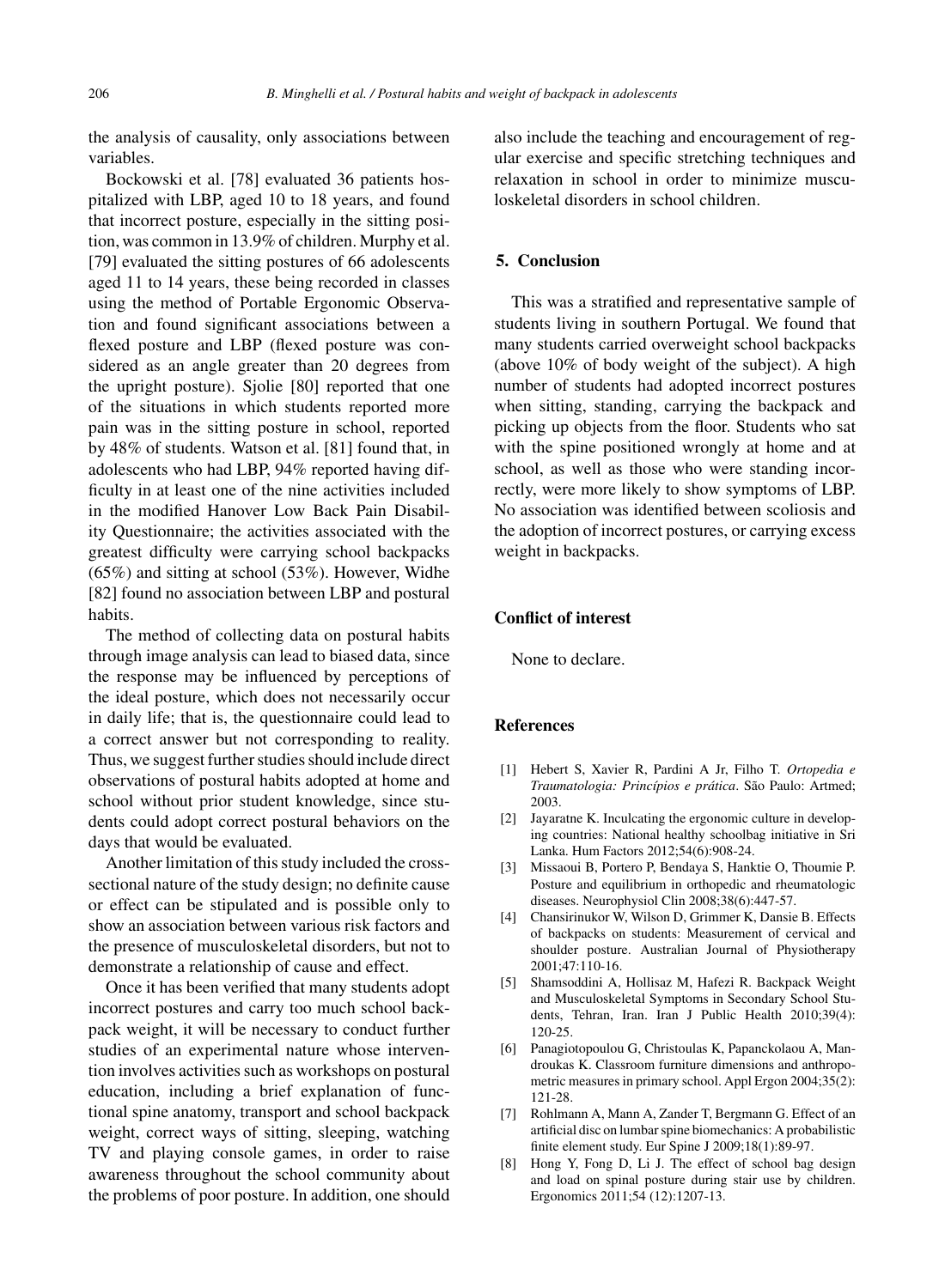- [9] Korovessis P, Koureas G, Zacharatos S, Papazisis Z. Backpacks, back pain, sagittal spinal curves and trunk alignment in adolescents: A logistic and multinomial logistic analysis. Spine (Phila Pa 1976) 2005;30(2):247-55.
- [10] Chow D, Leung K, Holmes, A. Changes in spinal curvature and proprioception of schoolboys carrying different weights of backpack. Ergonomics 2007;50(12):2148-56.
- [11] Chansirinukor W, Wilson D, Grimmer K, Dansie B. Effects of backpacks on students: Measurement of cervical and shoulder posture. Australian Journal of Physiotherapy 2001;47:110-16.
- [12] Pascoe D, Pascoe D, Wang Y, Shim D, Kim C. Influence of carrying book bags on gait cycle and posture of youths. Ergonomics 1997;40(6):631-41.
- [13] Chow D, Kwok M, Cheng J, Lao M, Holmes A, Au-Yang A, et al. The effect of backpack weight on the standing posture and balance of schoolgirls with adolescent idiopathic scoliosis and normal controls. Gait Posture 2006;24: 173-81.
- [14] Jayaratnea K, Jacobsb K, Fernando D. Global healthy backpack initiatives. Work 2012;41:5553-57.
- [15] Foerster M. Our Kids, Backpacks, and the Back Epidemic. Orthopaedic Practice 2003;15(3).
- [16] Negrini S, Negrini A. Postural effects of symmetrical and asymmetrical loads on the spines of schoolchildren. Scoliosis 2007;2:8.
- [17] Lowe T, Edgar M, Margulies J, Miller N, Raso V, Reinker K, et al. Etiology of Idiopathic Scoliosis: Current Trends in Research. J Bone Joint Surg Am 2000;82:1157-68.
- [18] Negrini S, Carabalona R, Sibilla P. Backpack as a daily load for schoolchildren. The Lancet 1999;354:1974.
- [19] Negrini S, Carabalona R. Backpacks on! Schoolchildren's perceptions of load, associations with back pain and factors determining the load. Spine (Phila Pa 1976) 2002;27(2):187-95.
- [20] Negrini S, Politano E, Carabalona R, Tartarotti L, Marhetti M. The backpack load in schoolchildren: Clinical and social importance, and efficacy of a community-based educational intervention. A prospective controlled cohort study. Eura Medicophys 2004;40(3):185-90.
- [21] Siambanes D, Martinez J, Butler E, Haider T. Influence of school backpacks on adolescent back pain. J Pediatr Orthop 2004;24:211-17.
- [22] Cabinet of Statistics and Planning Education. [Internet]. Educação em números. Portugal. [accessed on 2013 May 15]. Available from: [http://me2.addition.pt/data/http](http://me2.addition.pt/data/http___www.gepe.min-edu.pt_np4__newsId=520&fileName=GEPE_Setembro.pdf) \_\_www.gepe.min-edu.pt\_np4\_[newsId=520&fileName=](http://me2.addition.pt/data/http___www.gepe.min-edu.pt_np4__newsId=520&fileName=GEPE_Setembro.pdf) GEPE [Setembro.pdf.](http://me2.addition.pt/data/http___www.gepe.min-edu.pt_np4__newsId=520&fileName=GEPE_Setembro.pdf)
- [23] Coelho L, Almeida V, Oliveira R. Lombalgia nos adolescentes: Identificação de factores de risco psicossociais. Estudo epidemiológico na Região da Grande Lisboa. Revista Portuguesa de Saúde Pública 2005;23(1):81-90.
- [24] Vital E, Melo M, Nascimento A, Roque A. Raquialgias na entrada da adolescência: Estudo dos factores condicionantes em alunos do 5.0 ano. Revista Portuguesa de Saúde Pública 2006;24 (1):57-84.
- [25] Kristjansdóttir G. Prevalence of self-reported back pain in school children: A study of sociodemographic differences. Eur J Pediatr 1996;155:984-86.
- [26] Schaeffer R, Mendenhall W, Ott L. *Elementary Survey Sampling*. Fourth Edition. California: Duxbury Press, Belmont, 1990.
- [27] Amendt L, Ause-Ellias K, Eybers J, Wadsworth C, Nielsen D, Weinstein S. Validity and reliability testing of the Scoliometer. Phys Ther 1990;70(2):108-17.
- [28] Murrell G, Coonrad R, Moorman C, Fitch R. An assessment of the reliability of the Scoliometer. Spine (Phila Pa 1976) 1993;18(6):709-12.
- [29] Karachalios T, Sofianos J, Roidis N, et al. Ten-Year followup evaluation of a school screening program for scoliosis. Spine 1999;24(22):2318-24.
- [30] Grivas T, Vasiliadis E, Koufopoulos G, Segos D, Triantafyllopoulos G, Mouzakis V. Study of trunk asymmetry in normal children and adolescents. Scoliosis 2006;1(19): 1-8.
- [31] Scoliosis Australia. [Internet]. About Scoliosis: Symptoms, causes, treatment. [accessed on 2013 May 20]. Available from: [http://www.scoliosis-australia.org/scoliosis/](http://www.scoliosis-australia.org/scoliosis/about_scoliosis.html) about [scoliosis.html](http://www.scoliosis-australia.org/scoliosis/about_scoliosis.html).
- [32] Grivas T, Vasiliadis E, Mihas C, Triantafyllopoulos G, Kaspiris A. Trunk asymmetry in juveniles. Scoliosis 2008; 3:13.
- [33] Bunnell W. An objective criterion for scoliosis screening. J Bone Joint Surg Am 1984;66:1381-87.
- [34] Grivas T, Wade M, Negrini S, O'Brien J, Maruyama T, Hawes M, et al. SOSORT consensus paper: School screening for scoliosis. Where are we today? Scoliosis 2007;2:17.
- [35] Bunnell W. Selective Screening for Scoliosis. Clinical Orthopaedics and Related Research 2005;434:40-45.
- [36] Bunnell W. Outcome of spinal screening. Spine (Phila Pa 1976) 1993;18:1572-80.
- [37] Morrissy R. School Screening for Scoliosis. Spine 1999;24 (24):2584-91.
- [38] Viviani G, Budgell L, Dok C, Tugwell P. Assessment of accuracy of the scoliosis school screening examination. Am J Public Health 1984;74:497-98.
- Adobor R, Rimeslatten S, Steen H, Brox J. School screening and point prevalence of adolescent idiopathic scoliosis in 4000 Norwegian children aged 12 years. Scoliosis 2011;6:23.
- [40] Oliveira R. A lombalgia nas crianças e adolescentes. Estudo epidemiológico na região da Grande Lisboa [Master Thesis]. Lisbon: Universidade Técnica de Lisboa 1999.
- [41] NHS Centre for Reviews and Dissemination. Effective Health Care: Acute and chronic low back pain. Royal Society of Medicine Press, 2000: ISSN 0965-0288.
- [42] Rebolho M. Efeitos da educação postural nas mudanças de hábitos em escolares das 1ª a 4ª séries do ensino fundamental. [Master Thesis]. São Paulo: Faculdade de Medicina da Universidade de São Paulo 2005.
- [43] Hong Y, Li J, Wong A, Robinson P. Effects of load carriage on heart rate, blood pressure and energy expenditure in children. Ergonomics 2000;43(6):717-27.
- [44] Skaggs D, Early S, D´Ambra P, Tolo V, Kay R. Back pain and backpacks in school children. Journal of Pediatric Orthopaedics 2006;26(3):358-63.
- [45] American Occupational Therapy Association [Internet]. [accessed on 2015 June 30]. Available from:<www.aota.org>.
- [46] World Health Organization. Physical Status: The Use and Interpretation of Anthropometry. Report of a WHO Expert Committee. WHO Technical Report Series no. 854. Geneva: WHO 1995.
- [47] Dandurand F, Shultz T. Automatic detection and quantification of growth sports. Behavior Research Methods 2010;42(3):809-23.
- [48] Matos M, Simões C, Carvalhosa S, Reis C. A saúde dos adolescentes portugueses: Estudo nacional da rede europeia HBSC /OMS (1998). FMH/PEPT 2000.
- [49] Lopes J. O transporte de cargas em mochilas escolares e o desenvolvimento motor harmonioso das crianças. Estudo